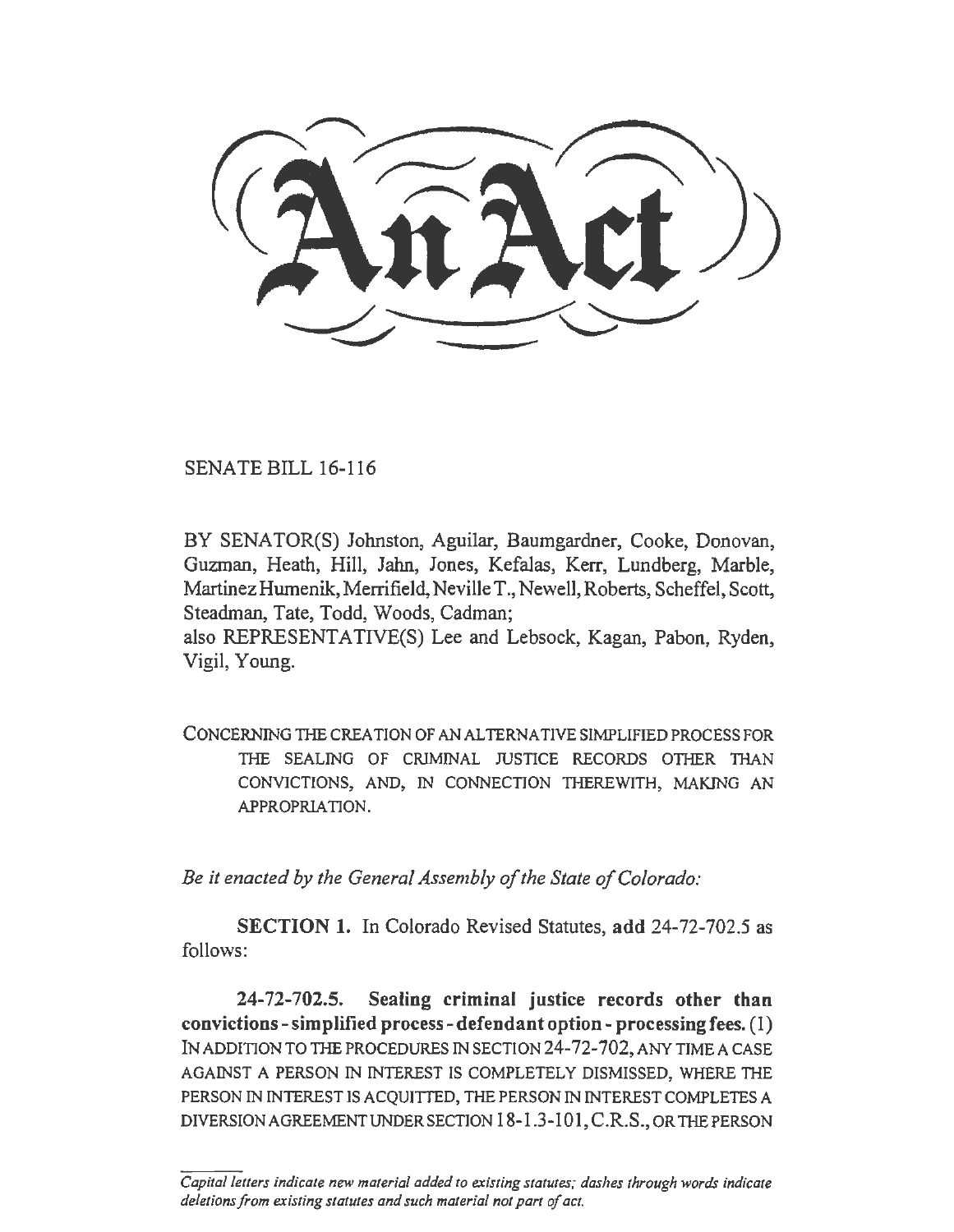IN INTEREST COMPLETES A DEFERRED JUDGMENT AND SENTENCE UNDER SECTION 18-1.3-102, C.R.S., THE COURT SHALL GIVE THE DEFENDANT ELIGIBLE TO HA VE HIS OR HER CRIMINAL JUSTICE RECORDS SEALED THE OPTION OF IMMEDIATELY MOVING TO HAVE HIS OR HER CRIMINAL JUSTICE RECORDS SEALED. THIS MOTION MAY BE INFORMAL AND MAY BE MADE IN OPEN COURT AT THE TIME OF THE DISMISSAL OF THE CASE OR THE ACQUIITAL OF THE DEFENDANT. THE MOTION MAY ALSO BE MADE BY THE DEFENDANT AT A TIME SUBSEQUENT TO THE DISMISSAL OR ACQUITTAL THROUGH THE FILING OF A WRITTEN MOTION. IF THE DEFENDANT MOVES UNDER THIS SUBSECTION (I) TO SEAL HIS OR HER CRIMINAL JUSTICE RECORDS UNDER THE EXPEDITED PROCEDURES OF THIS SECTION, THE COURT SHALL PROMPTLY PROCESS THE DEFENDANT'S REQUEST TO SEAL THE CRIMINAL JUSTICE RECORDS WlTHIN THE CRIMINAL CASE WITHOUT THE FILING OF AN INDEPENDENT CIVIL ACTION. WHEN THE COURT SEALS CRIMINAL JUSTICE RECORDS UNDER THIS SECTION THE COURT SHALL PROVIDE A COPY OF THE COURT'S ORDER TO EACH CUSTODIAN WHO MAY HA VE CUSTODY OF ANY OF THE RECORDS SUBJECT TO THE ORDER. THE PERSON IN INTEREST MAY ALSO PROVIDE A COPY OF THE ORDER TO ANY OTHER CUSTODIAN OF RECORDS SUBJECT TO THE ORDER.

(2) (a) A PERSON IN INTEREST MOVING TO HA VE HIS OR HER CRIMINAL JUSTICE RECORDS SEALED UNDER THIS SECTION SHALL PAY A PROCESSING FEE OF SIXTY-FIVE DOLLARS TO COVER THE ACTUAL COSTS RELATED TO THE SEALING OF THE CRIMINAL JUSTICE RECORDS.

(b) THE PROCESSING FEES COLLECTED UNDER PARAGRAPH (a) OF THIS SUBSECTION (2) MUST BE TRANSMITTED TO THE STATE TREASURER AND CREDITED TO THE JUDICIAL STABILIZATION CASH FUND CREA TED IN SECTION 13-32-101 (6), C.R.S.

SECTION 2. Appropriation. (1) For the 2016-17 state fiscal year, \$178, 173 is appropriated to the judicial department. This appropriation is from the judicial stabilization cash fund created in section  $13-32-101$  (6), C.R.S. To implement this act, the department may use this appropriation *as*  follows:

(a) \$159,361 for trial court programs, which amount is based on an assumption that the department will require an additional 3 .5 FTE; and

(b) \$18,812 for courthouse capital and infrastructure maintenance.

PAGE 2-SENATE BILL 16-116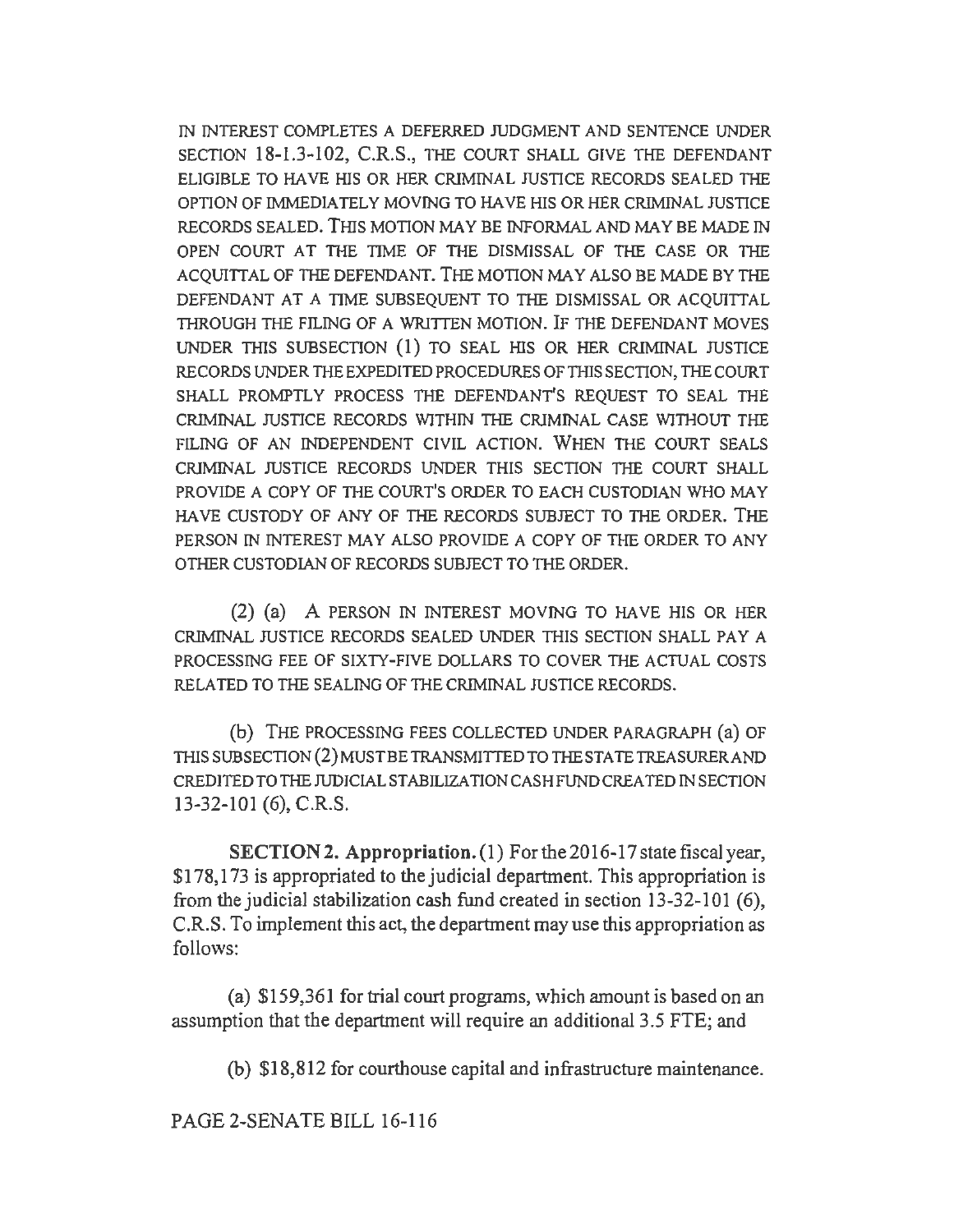SECTION 3. Act subject to petition - effective date applicability. (1) This act takes effect at 12:01 a.m. on the day following the expiration of the ninety-day period after final adjournment of the general assembly (August 10, 2016, if adjournment sine die is on May 11, 2016); except that, if a referendum petition is filed pursuant to section 1 (3) of article V of the state constitution against this act or an item, section, or part of this act within such period, then the act, item, section, or part will not take effect unless approved by the people at the general election to be held in November 2016 and, in such case, will take effect on the date of the official declaration of the vote thereon by the governor.